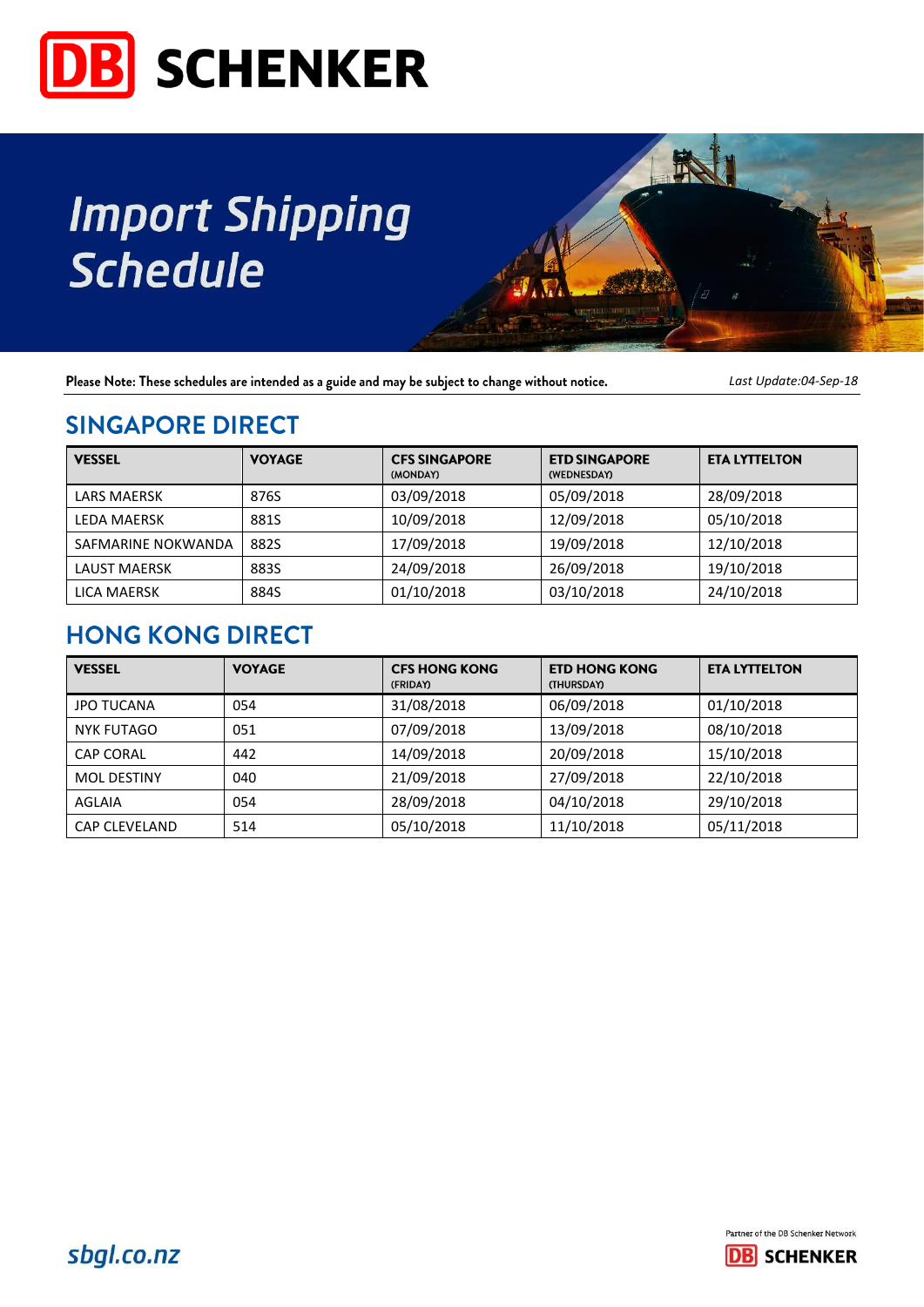

# **Import Shipping Schedule**



Please Note: These schedules are intended as a guide and may be subject to change without notice.

*Last Updated:04-Sep-18*

### **TRANS TASMAN**

#### **Brisbane**

| <b>VESSEL</b>     | <b>VOY</b> | <b>CARGO CUT OFF</b><br><b>BRISBANE</b> |            | <b>LYTTELTON</b> |  |
|-------------------|------------|-----------------------------------------|------------|------------------|--|
| Kota Lestari      | 0081S      | 7/09/2018                               | 12/09/2018 | 19/09/2018       |  |
| Seasmile          | 0016S      | 21/09/2018                              | 26/09/2018 | 3/10/2018        |  |
| OOCL Kuala Lumpur | 0101S      | 5/10/2018                               | 10/10/2018 | 17/10/2018       |  |

*\*\*If you have a critical shipment please contact us for actual schedule.*

#### Melbourne

| <b>VESSEL</b>     | VOY | <b>CARGO CUT OFF</b> | <b>MELBOURNE</b> | <b>LYTTELTON</b> |
|-------------------|-----|----------------------|------------------|------------------|
| Lori              | 834 | 3/09/2018            | 7/09/2018        | 14/09/2018       |
| <b>MSC Astrid</b> | 835 | 10/09/2018           | 14/09/2018       | 21/09/2018       |
| MSC Rebecca       | 836 | 17/09/2018           | 21/09/2018       | 28/09/2018       |
| Hope Island       | 837 | 24/09/2018           | 28/09/2018       | 5/10/2018        |

*\*\*If you have a critical shipment please contact us for actual schedule.*

#### Sydney

| <b>VESSEL</b> | VOY  | <b>CARGO CUT OFF</b> | <b>SYDNEY</b> | <b>LYTTELTON</b> |
|---------------|------|----------------------|---------------|------------------|
| ANL Elanora   | 1823 | 3/09/2018            | 6/09/2018     | 17/09/2018       |
| ANL Emora     | 1825 | 10/09/2018           | 13/09/2018    | 24/09/2018       |
| ANL Elaroo    | 1825 | 17/09/2018           | 20/09/2018    | 1/10/2018        |
| ANL Elanora   | 1825 | 24/09/2018           | 27/09/2018    | 8/10/2018        |

*\*\*If you have a critical shipment please contact us for actual schedule.*

#### Fremantle

| <b>VESSEL</b>     | VOY | <b>CARGO CUT OFF</b> | <b>VIA MELBOURNE</b> | <b>LYTTELTON</b> |  |
|-------------------|-----|----------------------|----------------------|------------------|--|
| <b>MSC Astrid</b> | 835 | 25/08/2018           | 7/09/2018            | 14/09/2018       |  |
| MSC Rebecca       | 836 | 1/09/2018            | 14/09/2018           | 21/09/2018       |  |
| Hope Island       | 837 | 8/09/2018            | 21/09/2018           | 28/09/2018       |  |
| Gottfried Schulte | 838 | 15/09/2018           | 28/09/2018           | 5/10/2018        |  |

*\*\*If you have a critical shipment please contact us for actual schedule.*